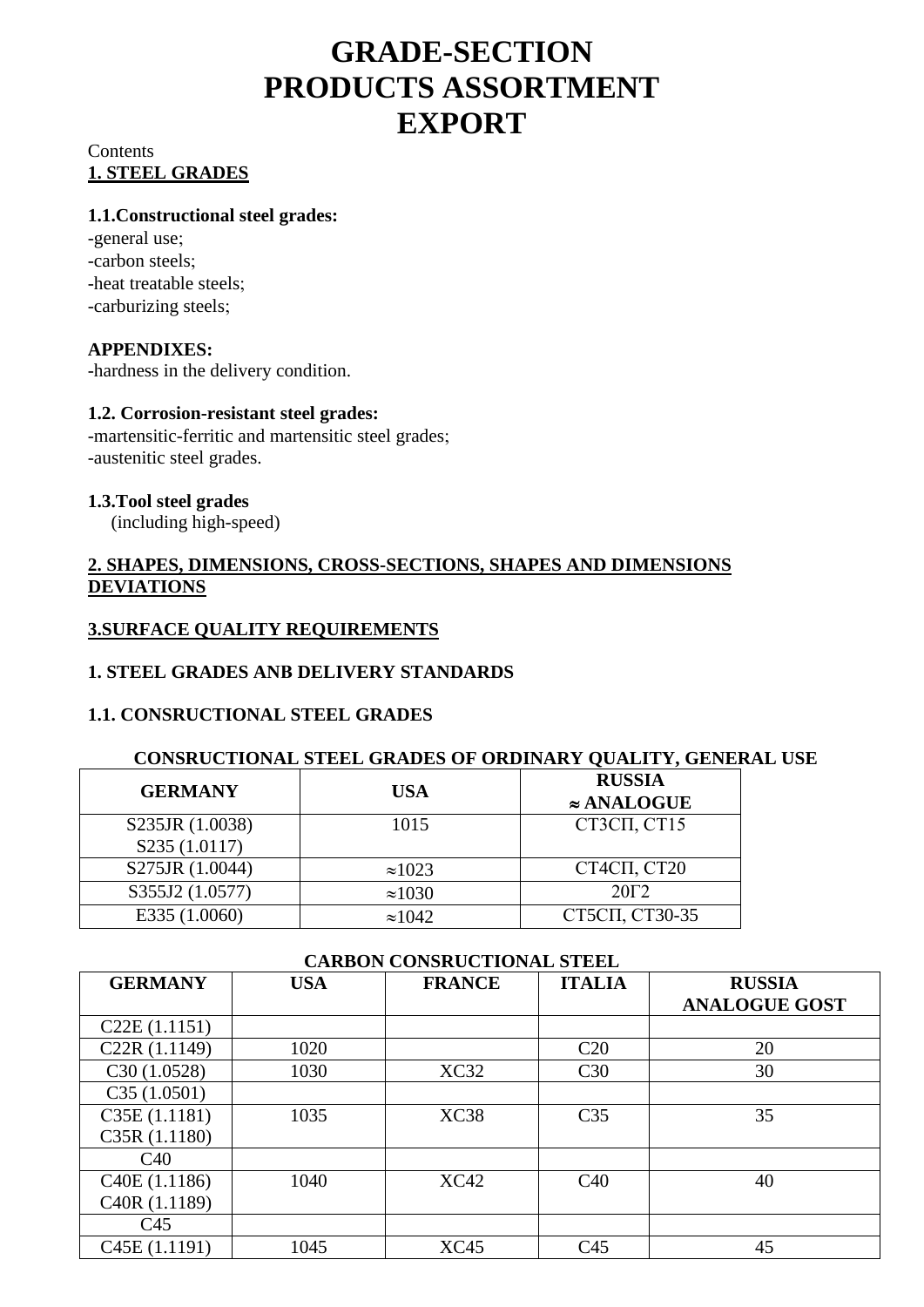| C45R(1.1201)  |      |             |                 |    |
|---------------|------|-------------|-----------------|----|
| C50           |      |             |                 |    |
| C50E (1.1206) | 1050 | <b>XC48</b> | C50             | 50 |
| C50R (1.1241) |      |             |                 |    |
| C55(1.0535)   |      |             |                 |    |
| C55E (1.1203) | 1055 | XC55        | C <sub>55</sub> | 55 |
| C55R (1.1209) |      |             |                 |    |
| C60           |      |             |                 |    |
| C60E (1.1221) | 1060 | <b>XC60</b> | C60             | 60 |
| C60R (1.1223) |      |             |                 |    |

#### **ALLOY HEAT TREATABLE CONSRUCTIONAL STEEL**

| <b>GERMANY</b>     | <b>USA</b> | <b>FRANCE</b> | <b>ITALIA</b> | <b>RUSSIA</b>        |
|--------------------|------------|---------------|---------------|----------------------|
|                    |            |               |               | <b>GOST ANALOGUE</b> |
| 41Cr4 (1.7035)     | 5140       | 41Cr4         | 41Cr4         | 40X                  |
| 41CrS4 (1.7039)    |            |               |               |                      |
| 25CrMo4 (1.7218)   | 4130       | 25CD4         | 25CrMo4       | 25XM                 |
| 42CrMo4 (1.7225)   | 4140       | 42CD4         | 42CrMo4       | 38X <sub>I</sub> M   |
|                    | 4142       |               |               |                      |
| 30CrNiMo8 (1.6580) |            | 30CND8        | 30CrNiMo8     | 30X2H2M              |
| 34CrMo4 (1.7220)   | 4135       | 35CD4         | 35CrMo4       | 35XM                 |
| 39NiCrMo3 (1.6510) |            |               | 39NiCrMo3     | 40XTHM               |
| and other          |            | 35NCD16       |               | 30-35X2H4MA          |

#### **CONSTRUCTIONAL CASE-HARDENED STEEL GRADES**

| <b>GERMANY</b>       | <b>FRANCE</b>      | <b>ITALIA</b> | <b>USA</b>      | <b>RUSSIA</b>   |
|----------------------|--------------------|---------------|-----------------|-----------------|
|                      |                    |               |                 | (GOST ANALOGUE) |
| C15E/Ck15 (1.1141)   | XC 15-18           |               | 1015            | 15              |
| 16MnCr5 (1.7131)     | 16MC5              | 16MnCr5       | 5115            | 18XT            |
| 20MnCr5 (1.7147)     | 20MC5              | 20MnCr5       | 5120            | 18XT            |
| 15CrNi6 (1.5919)     | 16NC6              |               | 3115            | 14XTH           |
| 18CrNiMo7-6 (1.6587) | 18NCD6             | 18NiCrMo7     |                 | 20XH2M          |
| 16CrMo4              |                    | 18CrMo4       |                 | 20XM            |
|                      |                    | 18NiCrMo5     |                 | 20XTH2M         |
| 21NiCrMo2-2 (1.6523) | 22NCD <sub>2</sub> | 20NiCrMo2     | <b>SAE 8620</b> | 20XTHM          |
| 15CrMoV5-9 (1.8521)  |                    |               |                 | 15Χ1ΜΦΑ         |

#### **KIND OF PRODUCTS**

Bloom with cross-section of 160-250mm and square steel billet of 50-160mm (with /without heat treatment);

The bars of a diameter:

- 14-200mm with surface peeling (with/without heat treatment);

-14-75mm without surface peeling (with/without heat treatment);

-bars with special surface finishing, dia. 2-120mm (ground, polished, with/without heat treatment); -square steel billet, cross section of 50-120mm, suitable for the following heat treatment , including upsetting, forging, hot forming with/without heat treatment.

#### **CHARACTERISTICS TO BE CONTROLLED** (to be agreed when order is received):

-macrostructure

-ultrasonic test

-mechanical properties on the heat treated samples or in the delivery condition

-non-metallic inclusions

-grain size

-hardenability  $(+H)$ ;  $(HH)$  – according to the agreement

-non-mixed test

-hardness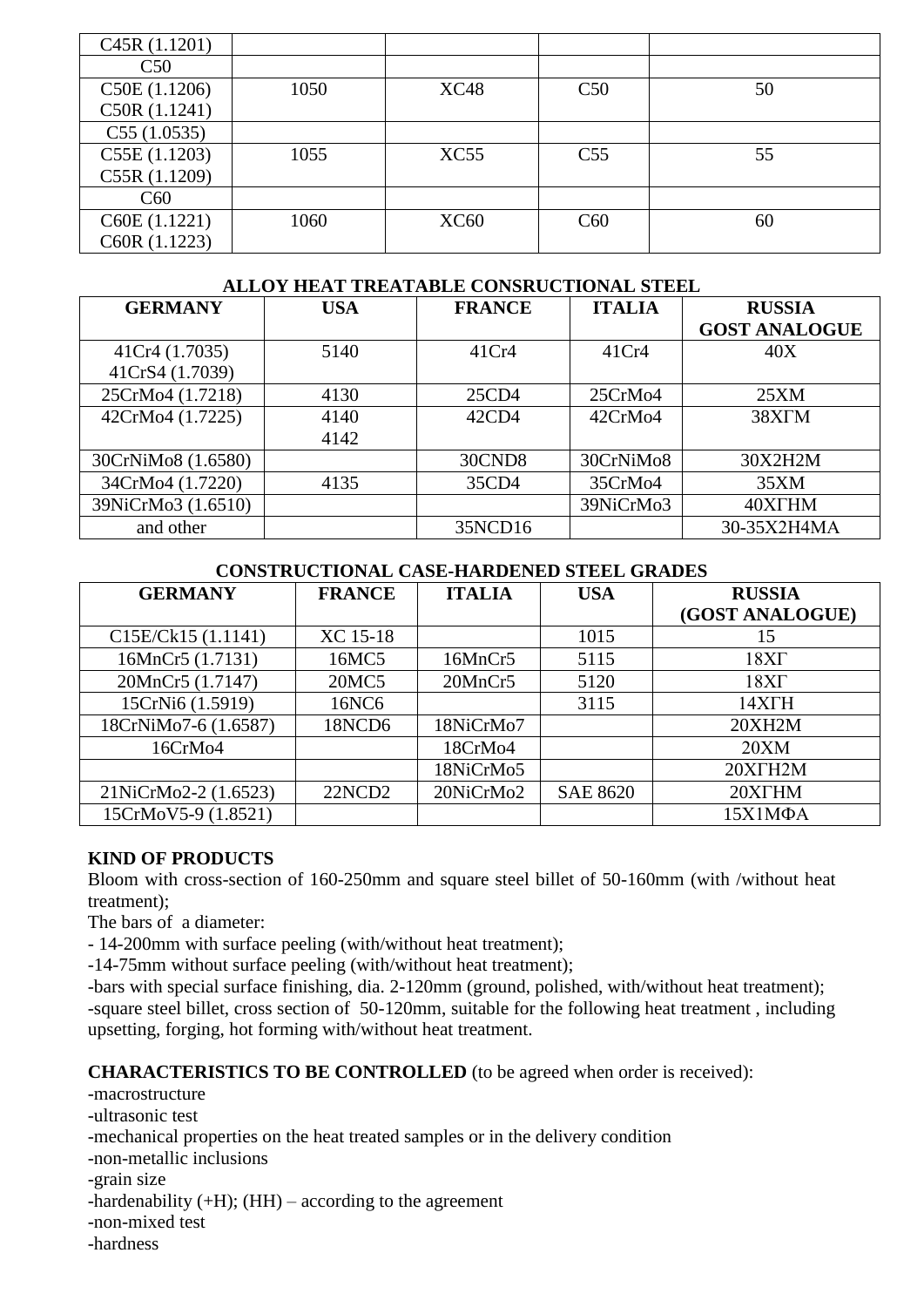#### **NOTES:**

the bars 14-200mm rd are to be produced with Ca, N, or S micro-alloying to improve the mechanical treatment;

the limited quantity of the bars can be delivered in the heat-treated condition (normalization, annealing, high-temperature tempering) of the length up to 8,5 m

## **APPENDIXES**

## **CONSTRUCTIONAL STEEL GRADES (STEELMAKING)**

- in the open electro-arc furnace
- with/or without LHF
- with/or without VOD
- vacuum-arc re-melting
- electro-slag re-melting

#### **STEEL HARDNESS IN THE DELIVERY CONDITION, WITHOUT HEAT TREATMENT** provided with working technology.

| <b>Steel grade</b>                 | Hardness in the delivery condition |  |  |
|------------------------------------|------------------------------------|--|--|
|                                    | (max)                              |  |  |
| XC18                               | 195                                |  |  |
| S355J2                             | 255                                |  |  |
| XC38                               | 220                                |  |  |
| C <sub>45</sub> , C <sub>K45</sub> | 240                                |  |  |
| <b>XC48</b>                        | 245                                |  |  |
| 16MnCr5(S)                         | 210                                |  |  |
| 20MnCr5                            | 255                                |  |  |
| <b>S235JR</b>                      | 255                                |  |  |

**Note:** for hardness guaranteeing bars may be subject to annealing

## **1.2. CORROSION-RESISTANT STEEL GRADES**

| <b>MARTENSITIC-FERRITIC AND MARTENSITIC STEEL GRADES</b> |      |                               |  |
|----------------------------------------------------------|------|-------------------------------|--|
| <b>GERMANY</b>                                           | USA  | <b>RUSSIA (GOST ANALOGUE)</b> |  |
| X12Cr13 (1.4006)                                         | 410  | 12X13                         |  |
| X20Cr13 (1.4021)                                         | 420  | <b>20X13</b>                  |  |
| X30Cr13 (1.4028)                                         | 420F | 30X13                         |  |
| X17CrNi16.2 (1.4057)                                     | 431  | 20X17H2                       |  |

## **KIND OF PRODUCTS:**

-Bloom of cross-section of 160-250mm and square steel billet of 50-160mm (with heat treatment); -hot rolled peeled bars 14-200mm rd (annealed)

-hot rolled bars with special surface finishing of a dia.2-120mm as ground and polished (annealed).

## **CHARACTERISTICS TO BE CONTROLLED** (to be agreed when order is received):

-macrostructure

-ultrasonic test

-mechanical properties in the delivery condition

-hardness, strength in the annealed condition

-hardness on the samples after upsetting (as required)

-impact test (as required)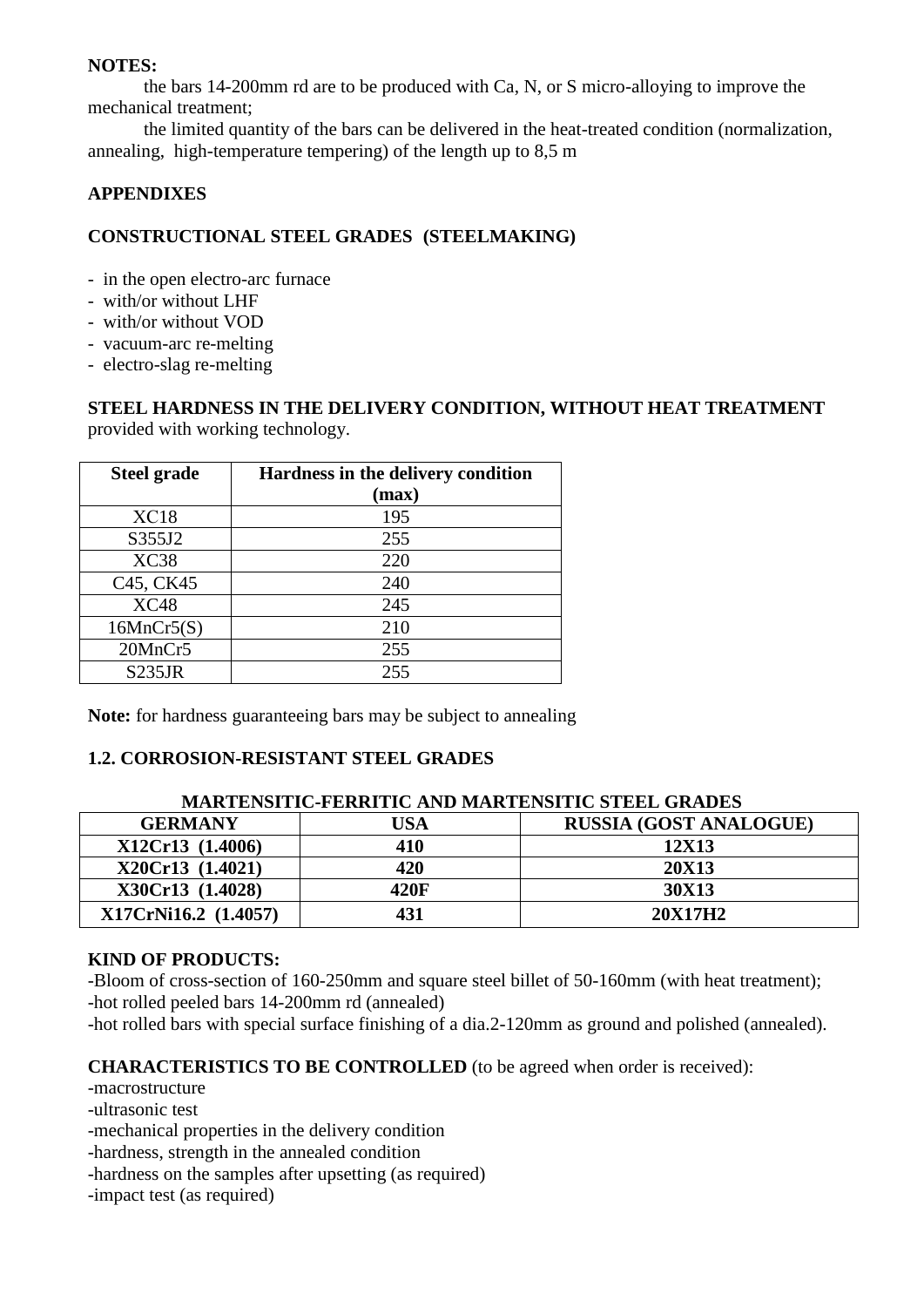#### **AUSTENITIC STEEL GRADES**

| <b>GERMANY</b>              | USA   | <b>RUSSIA (GOST ANALOGUE)</b> |
|-----------------------------|-------|-------------------------------|
| X5CrNi18-10 (1.4301)        | 304   | 08X18H10                      |
| X6CrNiTi 18-10 (1.4541)     | 321   | 08X18H10T                     |
| X5CrNiMo 17-12-2 (1.4401)   | 316   | 06X17H13M2                    |
| X6CrNiMoTi 17-12-2 (1.4571) | 316Ti | 10X17H13M2T                   |
| X2CrNi 18-9 (1.4307)        | 304L  | 03X18H10                      |
| X2CrNiMo17-12-2 (1.4404)    | 316L  | 03X17H14M2                    |

## **KIND OF PRODUCTS:**

Bloom of cross-section of 160-250mm and square steel billet of 50-160mm (without heat treatment);

Bars in a diameter:

-bars of 14-200mm with surface peeling;

-bars with special surface finishing of a dia.2-120mm as ground and polished.

## **CHARACTERISTICS TO BE CONTROLLED** (to be agreed when order is received):

- macrostructure
- ultrasonic test
- mechanical properties in the delivery condition
- non-metallic inclusions
- intergranular corrosion resistance
- the roughness of the surface Rz max 20mkm as per the customer's request

## **1.3. TOOL AND HIGH-SPEED STEEL GRADES**

| STEEL GRADES AND STANDARDS FOR THE DELIVERY |                |                               |  |  |
|---------------------------------------------|----------------|-------------------------------|--|--|
| <b>GERMANY</b>                              | <b>USA</b>     | <b>RUSSIA (GOST ANALOGUE)</b> |  |  |
| X210CrW12 (1.2436)                          |                | X12BM                         |  |  |
| X210Cr12 (1.2080)                           | D <sub>3</sub> | X12                           |  |  |
| X153CrVMo12-1 (1.2379)                      | D2             | $X12M\Phi$                    |  |  |
| 90MnCrV8 (1.2842)                           | 02             | $9\Gamma 2\Phi$               |  |  |
| X37CrMoV5-1 (1.2343)                        | H11            | 4X5M <sub>ΦC</sub>            |  |  |
| X37CrMoV5-1 EFS                             |                |                               |  |  |
| (1.2344EFS)                                 |                |                               |  |  |
| 32CrMoV12-28 (1.2365)                       | H10            | $3X3M3\Phi$                   |  |  |
| 32CrMoV12-28EFS                             |                |                               |  |  |
| (1.2365EFS)                                 |                |                               |  |  |
| 55NiCrMoV7 (1.2714)                         | L <sub>6</sub> | 5XHM                          |  |  |
| X38CrMoV5-3 (1.2367)                        |                | $4X5M3\Phi$                   |  |  |
| X38CrMoV5-3 EFS                             |                |                               |  |  |
| (1.2367EFS)                                 |                |                               |  |  |
| X40CrMoV5-1 (1.2344)                        | H13            | $4X5M\Phi1C$                  |  |  |
| X40CrMoV5-1 EFS                             |                |                               |  |  |
| (1.2344EFS)                                 |                |                               |  |  |
| 100MnCrW4 (1.2510)                          | 01             | 9XBT                          |  |  |
| 100Cr6 (1.2067)                             | L <sub>3</sub> | $X$ ( $\text{III}X15$ )       |  |  |
| HS 6-5-2S (1.3343)                          | M <sub>2</sub> | <b>P6M5</b>                   |  |  |
| HS 6-5-2 (1.3243)                           |                | <b>P6M5K5</b>                 |  |  |

Note: steel grades X37CrMoV5-1EFS (1.2343EFS); 32CrMoV12-28EFS (1.2365EFS); X38CrMoV5-3 EFS (1.2376EFS), X40CrMoV5-1 EFS (1.2344EFS) to be Ca-treated

## **KIND OF PRODUCTS:**

- round peeled bars of dia.14-200mm (annealed)

- bars with special surface finishing of a dia.2-120mm with special surface finishing as ground and polished (annealed)

- bars of a dia.14-60mm, hot rolled, peeled, ground: 1.2436, 1.2080, 1.2379 (annealed);

- bars of a dia. 14-60mm, hot rolled, ground, polished: 1.3343, 1.3243 (annealed);